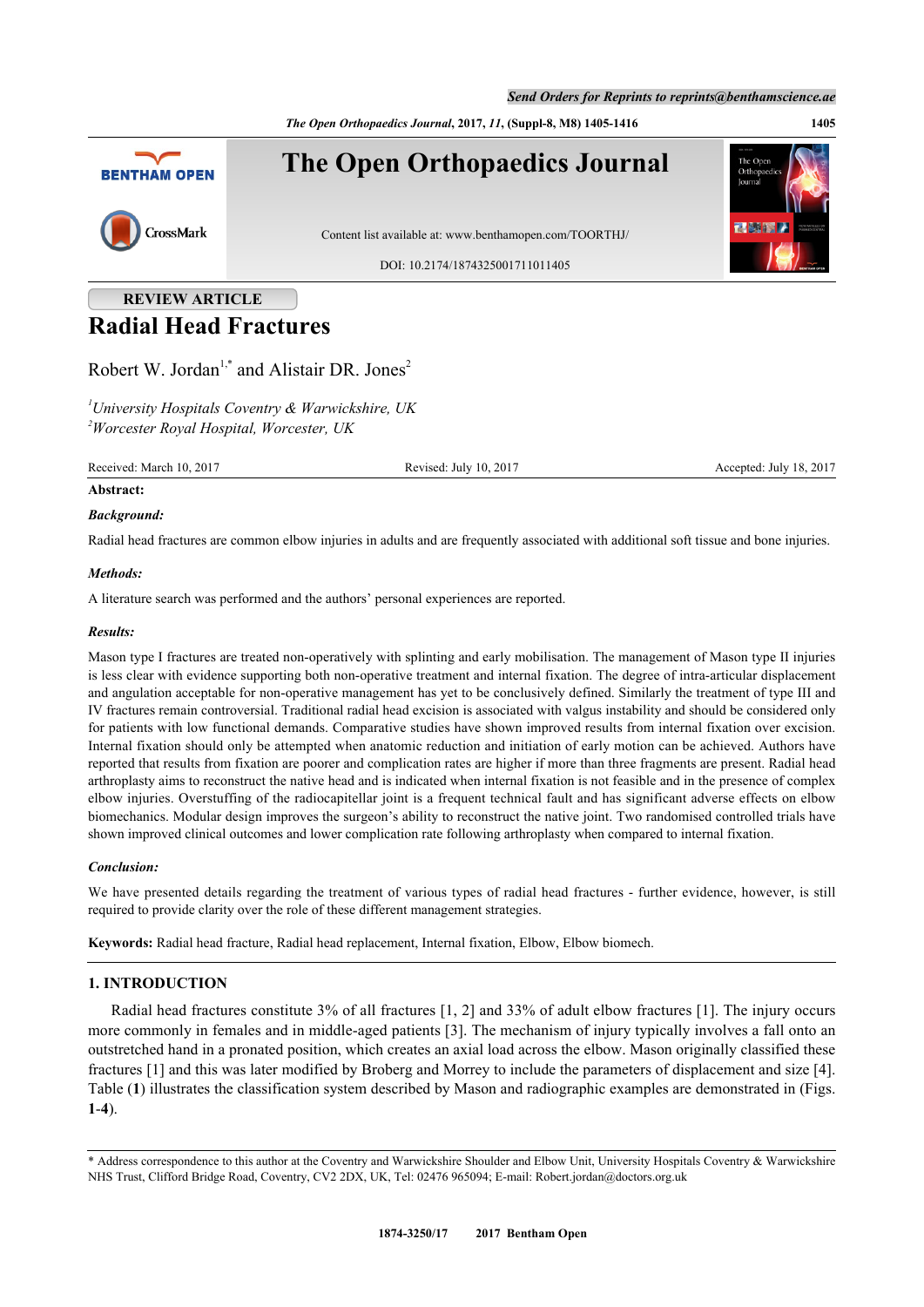|  |  | Table 1. Mason classification of radial head fractures [1]. |  |  |  |  |
|--|--|-------------------------------------------------------------|--|--|--|--|
|--|--|-------------------------------------------------------------|--|--|--|--|

| <b>Mason Classification</b> | <b>Fracture Characteristics</b>                                                |  |  |
|-----------------------------|--------------------------------------------------------------------------------|--|--|
| Type I                      | Undisplaced segmental/marginal fracture<br>Intra-articular displacement <2mm   |  |  |
| Type II                     | Displaced segmental fracture<br>Intra-articular displacement >2mm or angulated |  |  |
| Type III                    | Comminuted fracture                                                            |  |  |
| Type IV                     | Fracture associated with posterior dislocation                                 |  |  |

<span id="page-1-0"></span>







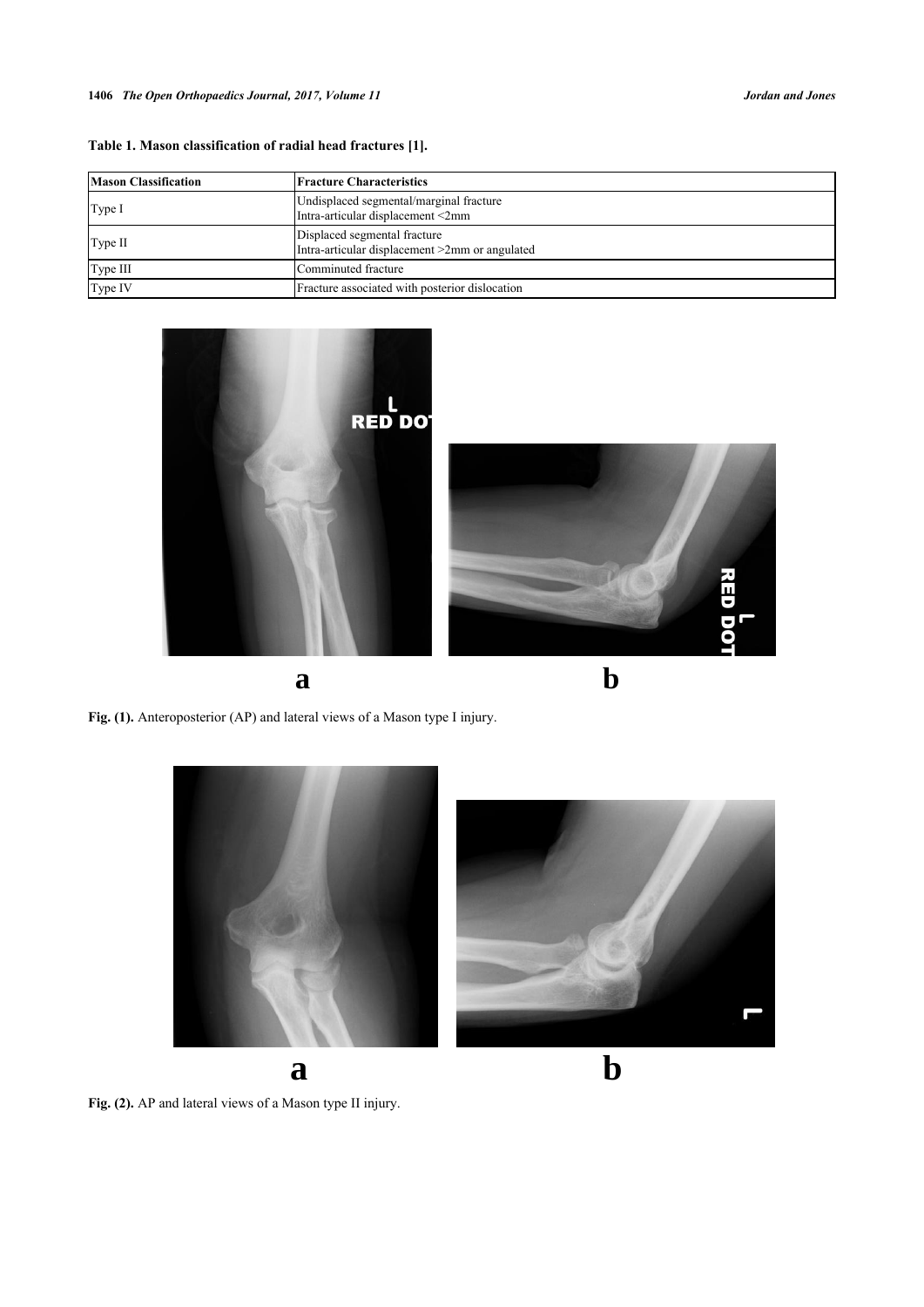

**Fig. (3).** AP and lateral views of a Mason type III injury.

## **2. ANATOMY**

The radial head articulates with both the capitellum and proximal ulna. Anatomical studies have demonstrated that the head is not circular and has variable offset [[5](#page-7-4)]. The radial side of the radiocapitellar joint is convex and covered by articular cartilage. 280 degrees of the rim of the head articulates with the sigmoid notch and is covered by thick hyaline cartilage, whereas the non-articulating arc is covered by thinner cartilage [\[6](#page-7-5), [7](#page-7-6)]. Successful identification of the nonarticular portion allows safe positioning of metalwork as this prevents impingement and restriction of forearm rotation. Various methods have been described to identify this safe zone: marking the middle anteroposterior part of the radial head when in neutral, supination and pronation [\[8](#page-8-0)], using the radial styloid and Lister's tubercle [[6\]](#page-7-5) and marking a 110 degree arc from 65 degrees anterolaterally to 45° posterolaterally with the forearm in neutral rotation [[6,](#page-7-5) [8,](#page-8-0) [9\]](#page-8-1). The blood supply to the radial head is poor with a single extraosseous vessel entering *via* the bare area responsible in the majority of cases [[10\]](#page-8-2)

The radial head is a secondary restraint to valgus force and is responsible for 30% of the support in this direction. Following disruption of the medial collateral ligament (MCL), the radial head is the main stabiliser against valgus and compressive forces [\[11](#page-8-3) - [13\]](#page-8-4). Therefore, in the presence of a MCL injury, radial head excision further exacerbates valgus instability. In these cases radial head arthroplasty is capable of restoring stability [\[14](#page-8-5) - [16\]](#page-8-6). In addition, the radial head has been shown to act as a constraint to posterolateral [[17\]](#page-8-7), axial [\[18](#page-8-8)] and varus loading [[14\]](#page-8-5). Restoration of radiocapitellar contact during management is critical to coronal plane and longitudinal stability [[19\]](#page-8-9).

## **3. ASSOCIATED INJURIES**

Radial head fractures are frequently associated with soft tissue and bone injuries [\[20](#page-8-10)]. These injuries will be dependent on mechanism; a valgus compressive force is likely to compromise the medial collateral ligament, whereas a supination injury will injure the lateral collateral followed by anterior and posterior capsule which may include the coronoid process [[21\]](#page-8-11). Radial head fractures that occur in association with ulnohumeral dislocation, coronoid fractures and ligamentous compromise are known as terrible triad injuries. Therefore, it is important to assess for associated injuries both clinically and radiologically. Clinical examination should be inclusive of valgus/varus strain testing and the pivot shift test for posterolateral instability. Computed tomography (CT) can play a role in the detection of concomitant fractures but has only been shown to moderately improve inter-observer reliability in classification of these fractures [[22\]](#page-8-12). Fig. (**[5](#page-3-1)**) demonstrates a reconstructed CT image of a type IV injury and illustrates an associated coronoid fracture. Acute magnetic resonance imaging reveals a high proportion of concomitant injuries; lateral collateral ligament 57%, capitellum injuries 38%, loose osteochondral fragments 5%, medial collateral ligament 2% and coronoid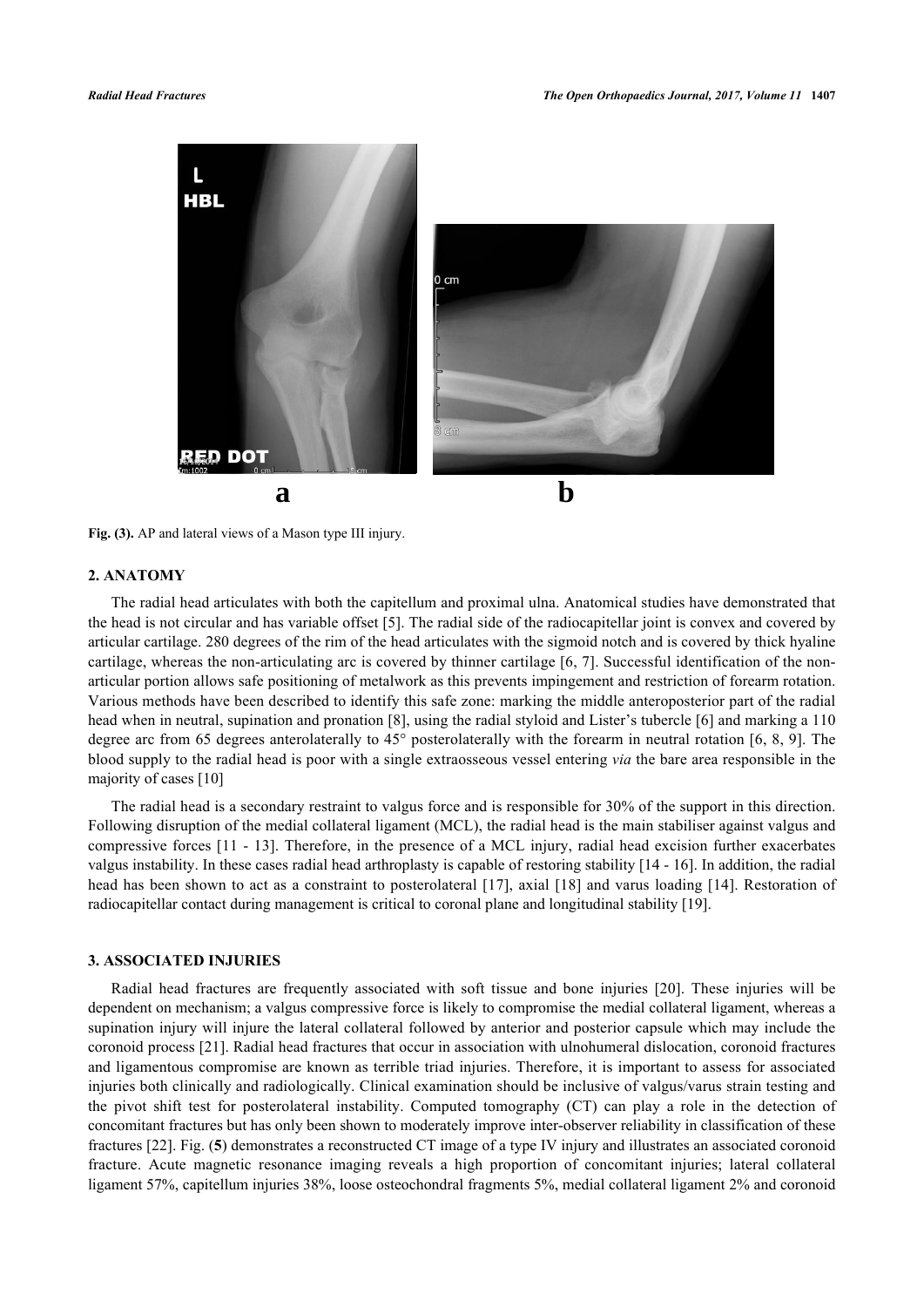<span id="page-3-0"></span>fracture 2% [[23](#page-8-13)]. However, only 5% of these injuries identified on MR were found to be clinically significant during follow up [\[23](#page-8-13)].



<span id="page-3-1"></span>**Fig. (4).** AP and lateral views of a Mason type IV injury.



**Fig. (5).** Reconstructed CT image of a type IV injury with an associated coronoid fracture.

## **4. NON-OPERATIVE MANAGEMENT**

Many fractures of the head of the radius can be treated non-operatively. This includes Mason type I fractures involving less than 25% of the radial head and a small intra-articular step (<2mm). Other authors have reported that even large displaced fractures, which do not interfere with rotation, can be successfully managed nonoperatively with early mobilisation [[24,](#page-8-14) [25\]](#page-8-15). Retrospective case series with long follow up have reported high levels of satisfaction; Akesson *et al.* reported that 82% of their 49 patients had no subjective complaints at a mean of 19 years; however six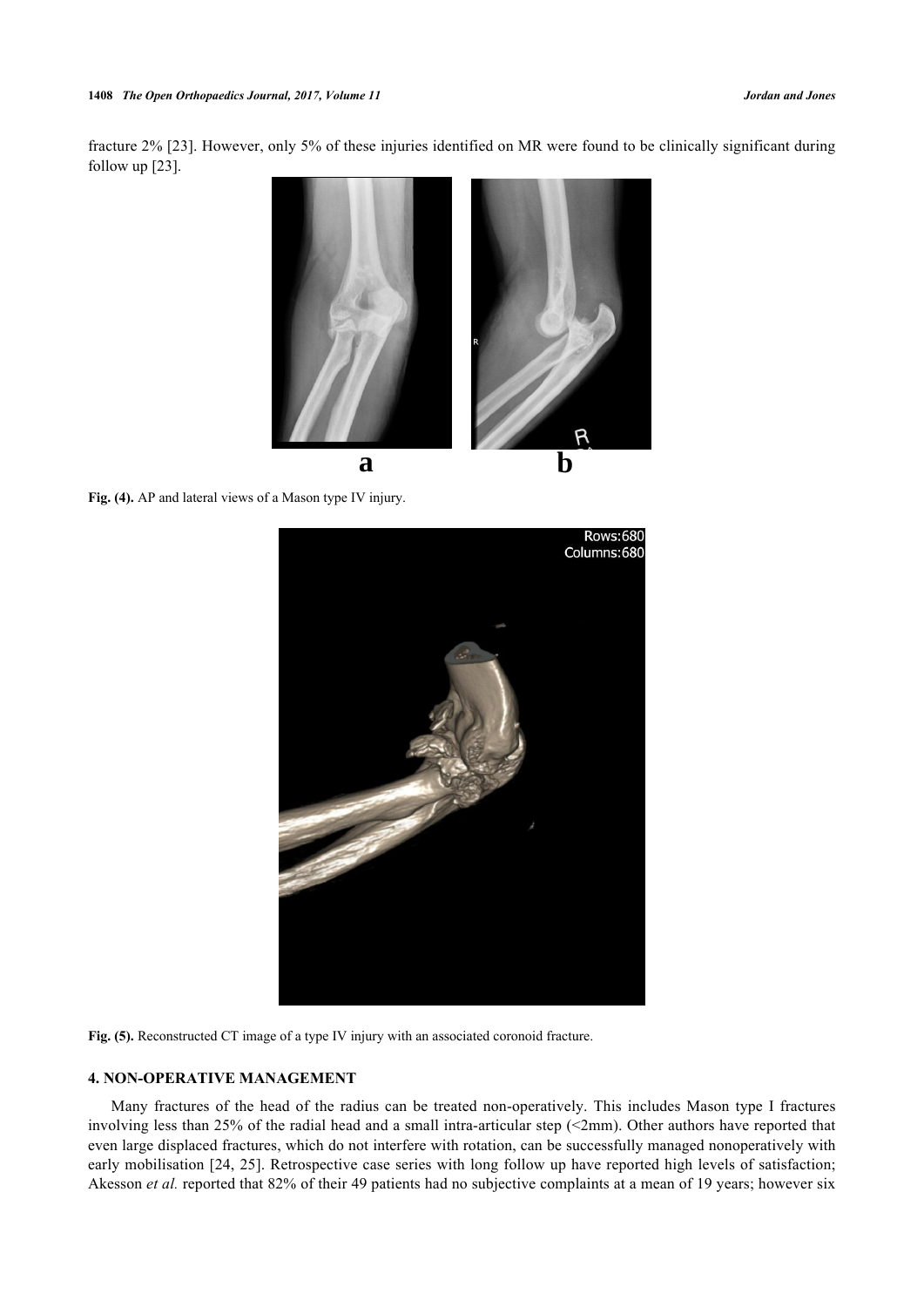patients had required radial head excision for suboptimal outcomes [\[24](#page-8-14)]. Duckworth *et al.* noted similar functional outcomes following non-operative and operative fixation of displaced and comminuted radial head fractures [\[25](#page-8-15)]. Nonoperative treatment typically involves splinting for comfort before early motion to avoid elbow stiffness associated with prolonged immobilisation. One study demonstrated improved functional outcomes after mobilisation at either day one or three compared to mobilisation on day seven [\[26](#page-8-16)]. Therefore mobilisation and physiotherapy should be encouraged as early as pain allows when treating radial head fractures non-operatively. Aspiration of the associated intra-articular haematoma reduces pressure and pain and so can be considered as an adjunct to non-operative treatment [[27\]](#page-8-17).

## **5. SURGICAL MANAGEMENT**

The importance of the radial head to elbow biomechanics and function has led to interest in both its fixation and reconstruction following trauma[[19](#page-8-9)]. The described indications for surgical intervention are variable but include comminution, involvement of a large proportion of articular surface, mechanical block, loose bodies and presence of associated elbow injuries. Previously authors have suggested that the instability of the fracture is probably more important than displacement when considering surgical treatment [[28\]](#page-9-0). However surgical intervention is associated with complications that include posterior interosseous nerve (PIN) injury, loss of fixation, fracture displacement, elbow stiffness, radiocapitellar arthritis and infection. Surgical exposure is typically achieved through either the Kocher interval between anconeus and extensor carpi ulnaris [\[29](#page-9-1)] or the Kaplan interval between the extensor carpi radialis longus and extensor digitorum communis [[30](#page-9-2)]. The mean distance from radiocapitellar joint to the PIN ranges from 40 to 48mm and is dependent on arm position. Maintaining the forearm in pronation will move the nerve away from the surgical field and reduce risk of injury [[31\]](#page-9-3).

#### **6. RADIAL HEAD EXCISION**

Radial head excision has been a traditional treatment for comminuted fractures. A number of case series with longterm follow-up have demonstrated that the majority of patients can be treated successfully using this technique. Iftimie *et al.* reported on 51 patients treated for Mason type II to IV fractures followed up for a mean of 17 years and showed that 96% had good or excellent outcome according to the Mayo Elbow Performance Score [[32\]](#page-9-4). A systematic review included four studies and concluded that the majority of patients undergoing radial head excision have a good functional result. However an increase in both valgus angle (range 5 to 11 degrees) and proximal radial migration (range 1.5 to 2.5mm) was noted [\[33](#page-9-5)]. Antuna *et al.* reported the outcomes of patients undergoing surgery under the age of 40 years at a mean of 25 years follow up and showed that 92% had good or excellent outcomes, although the authors demonstrated that a high proportion had radiographic evidence of arthritis or some degree of instability on examination [\[34](#page-9-6)]. Despite these results concerns regarding the long-term effects of radial head excision have been raised. Excision compromises the stability of the elbow [\[14](#page-8-5), [35\]](#page-9-7), quantified by a cadaveric study as an increased posterolateral laxity of 18.6 degrees [\[36](#page-9-8)].

Radial head excision still provides a treatment option for these injuries but is typically reserved for low demand and sedentary patients or after failed alternative management. Contraindications to excision include a coronoid fracture, MCL deficiency and forearm interosseous ligament injury. In addition some authors have recommended avoidance of excision of greater than 25% of radial head because of the risk of painful clicking or symptomatic instability [\[37](#page-9-9), [38](#page-9-10)].

## **7. OPEN REDUCTION AND INTERNAL FIXATION**

<span id="page-4-0"></span>Ideally this should only be attempted when anatomic reduction, restoration of congruity and initiation of early motion can be achieved [[19\]](#page-8-9). An example case is illustrated in Figs. (**[6](#page-4-0)** and **[7](#page-5-0)**) where a type IV injury has been managed by reconstruction and fixation of the radial head. This can be easier to achieve with simple fracture patterns, for example in Mason type II fractures where good outcomes have been described [\[38](#page-9-10)]. Some studies reporting both type II and III fractures have also shown good or excellent outcomes [\[39](#page-9-11)]. However complex fractures are associated with high early failure, non-union and complications [[40,](#page-9-12) [41](#page-9-13)]. Ring *et al.* concluded that ORIF may be less optimal with greater than three fragments [\[28](#page-9-0)]. Comparison of different techniques that included mini-screws, fine threaded wires, Kirschner wires and T-mini-plates demonstrated that threaded wires were optimal for fracture reduction and T-mini-plates provided the least stability [[42](#page-9-14)]. Therefore internal fixation should be considered in radial head fractures with three or fewer fragments but if additional injuries are present these should be addressed separately.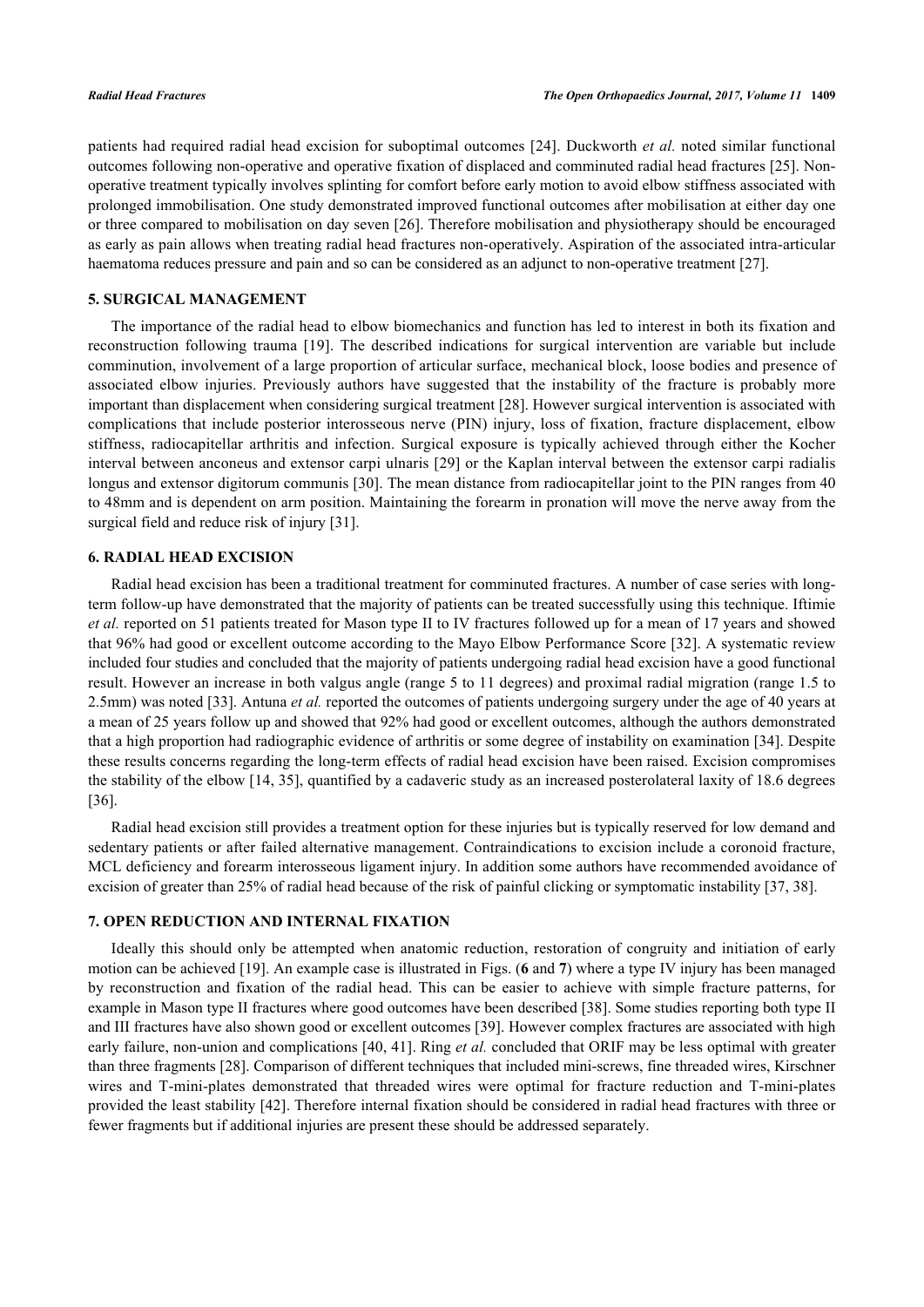

Fig. (6). Pre-operative CT images of type IV injury.

<span id="page-5-0"></span>

**Fig. (7).** Post-operative plain radiographs after reconstruction and internal fixation of type IV radial head fracture.

#### **8. RADIAL HEAD ARTHROPLASTY**

The aim of radial head arthroplasty is reconstruct the anatomy of the native head. The anatomy of the radial head is complex with an elliptical shape, a complex angulation at the radial neck and articulation with the proximal ulna, capitellum and lateral tip of the trochlea [\[5](#page-7-4)].

Although various prosthetic materials have been used, the commonest have been silicone and metal. Concerns have been raised regarding silastic implants including fragmentation with resultant synovitis and joint erosion [[43\]](#page-9-15). Silicone implants also provide suboptimal stability against valgus and compressive forces [\[12](#page-8-18), [44](#page-9-16) - [46](#page-9-17)]. Metal prostheses have been shown to have a higher compressive rigidity and are capable of resisting forces produced across the elbow [[12,](#page-8-18) [46](#page-9-17), [47\]](#page-9-18). Implants are available in monobloc and modular systems. Traditional monobloc designs are technically more demanding [\[48](#page-9-19)] whereas modular systems allow the surgeon to alter the height and diameter to facilitate accurate reconstruction[[49\]](#page-9-20). A bipolar design is also available and theoretically improves capitellar tracking, increases radiocapitellar contact areas, and decreases joint contact pressures [[16](#page-8-6), [50\]](#page-10-0). Bipolar implants have not been shown to provide superior stability[[51](#page-10-1)] and can be associated with dissociation[[52](#page-10-2)], maltracking [\[50\]](#page-10-0) and osteolysis [\[53\]](#page-10-3). Uncemented prosthesis allows the stem to rotate within the medullary canal effectively creating a bipolar prosthesis [\[49](#page-9-20)]. These have also had complications reported, with a study assessing press-fit radial head prostheses concluding that early loosening is common, and often leads to severe osteolysis requiring prosthetic removal [[54\]](#page-10-4).

Arthroplasty is indicated for comminuted fractures, especially those with 3 or more fragments where internal fixation is not feasible and in the presence of complex elbow injuries [\[19](#page-8-9)]. An example of a type III fracture managed by arthroplasty is illustrated in Figs. (**[8](#page-6-0)** and **[9](#page-6-1)**). A number of case series have demonstrated that this technique can be effective; Grewal *et al.* retrospectively reviewed 26 patients using a modular, metallic, monobloc arthroplasty with a loose press-fit stem and showed high satisfaction, mean DASH 24.4 and mean Mayo Elbow Performance Index (MEPI) of 83, and no revision surgery at two years[[55](#page-10-5)]. Zunkiewicz *et al.* evaluated 29 patients treated using a bipolar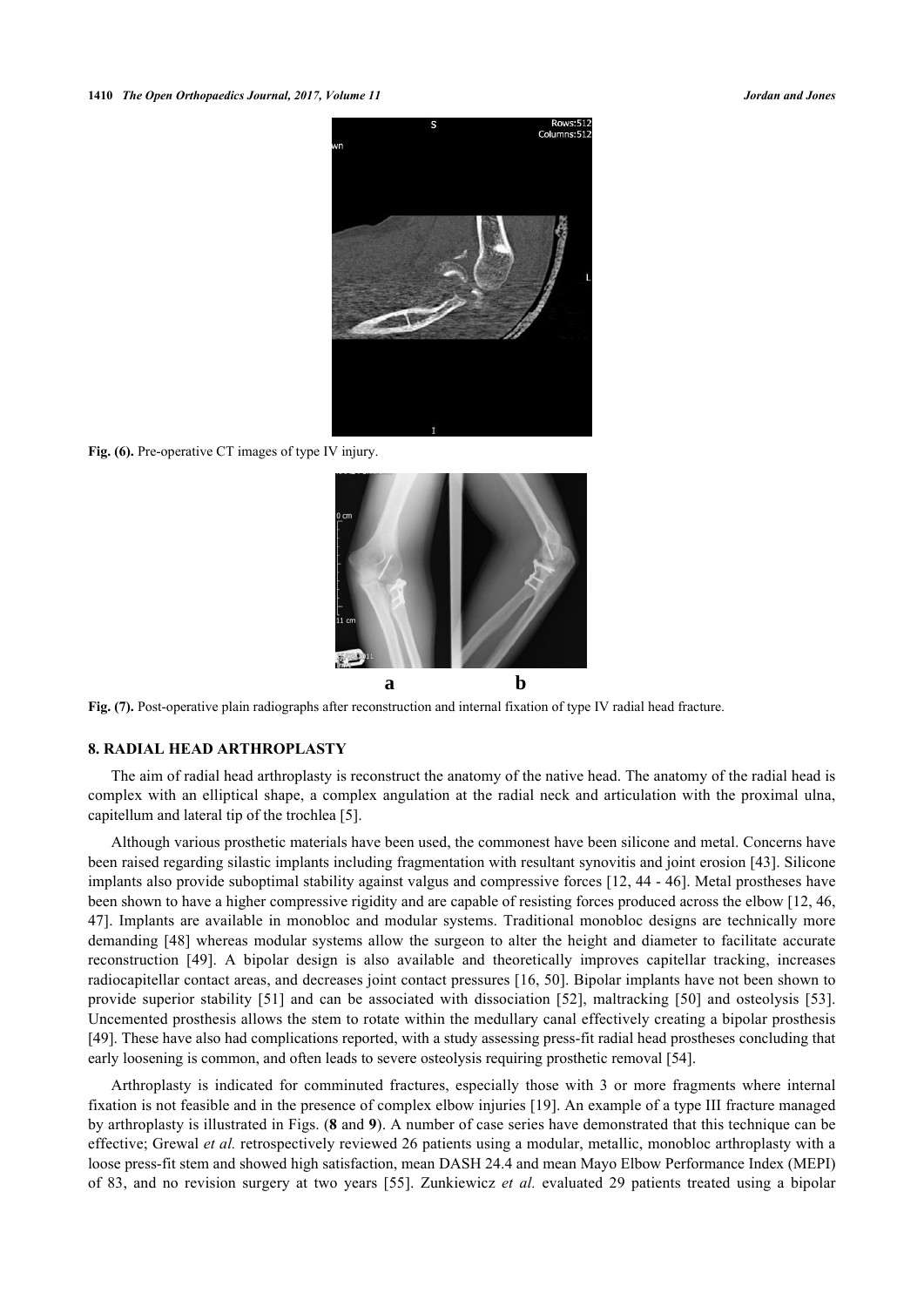prosthesis with a loose stem and a mean follow-up of 34 months, and reported a mean MEPI score of 92 with only two patients requiring further surgery [[56\]](#page-10-6).

<span id="page-6-0"></span>

Fig. (8). Pre-operative CT images of type III injury.

<span id="page-6-1"></span>

**Fig. (9).** Post-operative plain radiographs after arthroplasty of type III fracture.

## **9. SURGICAL PITFALLS IN ARTHROPLASTY**

The most common technical fault when performing arthroplasty is overstuffing of the radiocapitellar joint. Shortening or lengthening by as little as 2.5mm can have a significantly adverse effect on elbow biomechanics [[57\]](#page-10-7). A discrepancy can lead to high capitellar contact pressures, capitellar erosion, instability and restricted range of motion [\[14](#page-8-5), [15](#page-8-19), [33,](#page-9-5) [57](#page-10-7) - [60\]](#page-10-8). To aid sizing, the implant can be checked against the reconstructed native head or by using the proximal edge of the lesser sigmoid notch as a marker for the proximal end of the radial head prosthesis [\[61](#page-10-9), [62](#page-10-10)].

#### **10. COMPLICATIONS**

Complications of radial head arthroplasty include radiocapitellar arthritis, stem loosening, failed and/or fractured components, instability, dislocation, and infection [[59\]](#page-10-11). A recent systematic review reported on 12 case series and reported revision rates ranging from 0 to 20%, although the methodology of these studies varied as did the length of follow up [[33\]](#page-9-5). Specific complication rates included peri-prosthetic radiolucency from 0 to 100% and capitellar erosion from 0 to 72% [[33\]](#page-9-5). Duckworth *et al.* recently reported revision and removal rate of 28% at a mean of 6.7 years after uncemented monopolar prosthesis for acute fractures [[63](#page-10-12)]. The authors demonstrated that a lower age and the use of silastic implants were independent risk factors for revision [[63](#page-10-12)]. Similarly van Riet *et al.* evaluated 47 cases of failed metallic radial head prosthesis and reported that common causes for revision were painful aseptic loosening (66%) and instability (19%) [\[64](#page-10-13)].

## **11. DISCUSSION**

Currently, there is a lack of clear evidence available regarding the treatment of Mason II fractures [[49,](#page-9-20) [65\]](#page-10-14). Kaas *et*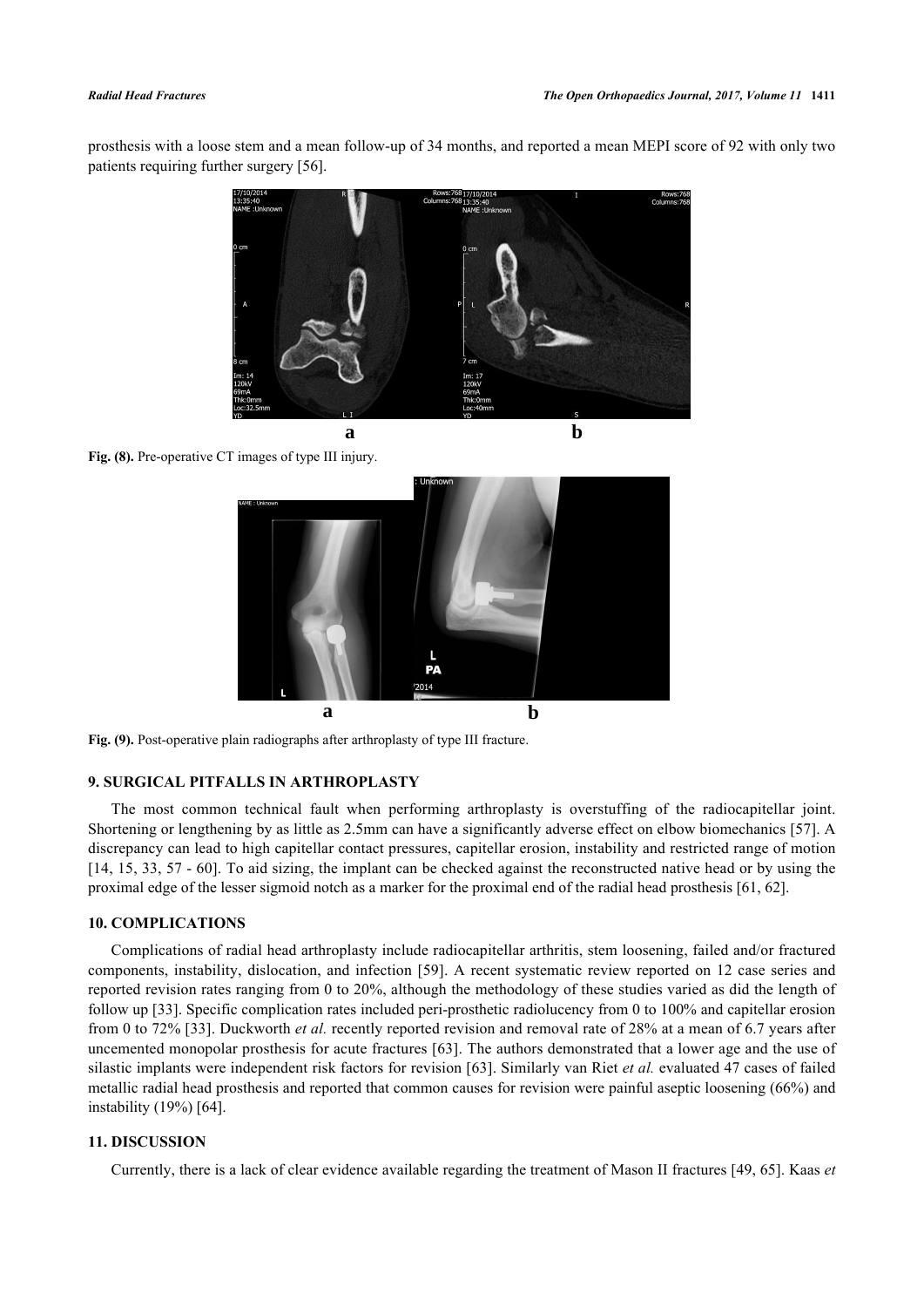*al.* reported that non-operative treatment was successful in 80% compared to 93% after ORIF [[49](#page-9-20)] whilst Struijs *et al.* demonstrated residual pain in 42% of non-operative patients versus 32% in surgically treated patients [[65\]](#page-10-14). The Morrey modification added the presence of a mechanical block or greater than 2mm displacement as indications for surgery [\[66](#page-10-15)]. However evidence is available that contradicts this with fixation failing to improve outcomes in 2 or 3mm of displacement [[67\]](#page-10-16) and a high subjective satisfaction in 82% of patients with 2 to 5mm displaced type II fractures at a mean 19 years follow up [\[24](#page-8-14)]. Few comparative studies are published and being non-randomised retrospective designs they have inherent weaknesses. Yoon *et al.* compared 30 cases of partial articular fracture with 2-5mm displacement managed non-operatively with 30 undergoing internal fixation and showed similar function, strength and range of motion [\[68](#page-10-17)]. In contrast Zarattini *et al.* reported improved functional scores, residual pain, range of motion and strength after internal fixation when compared to radial excision [[69\]](#page-10-18).

The treatment of type III and IV fractures also remains controversial [\[70\]](#page-11-0). These patients should be considered to have a complex instability injury due to the high rate of associated injuries, which should be simultaneously addressed for a successful outcome[[49\]](#page-9-20). Traditional radial head excision is associated with valgus instability, stiffness and proximal radial migration [\[71,](#page-11-1) [72](#page-11-2)] and should be considered only for patients with low functional demands. Two nonrandomised studies compared excision and internal fixation for comminuted displaced fractures and reported improved functional outcomes and a lower prevalence of arthritis after fixation [\[73,](#page-11-3) [74\]](#page-11-4). Two randomised controlled trials comparing internal fixation and arthroplasty for unstable, multi-fragmented radial head fractures showed a better clinical result and lower complication rate following arthroplasty [[75,](#page-11-5) [76\]](#page-11-6).

#### **CONCLUSION**

The importance of the radial head in elbow biomechanics is becoming increasingly recognised and this has influenced the approach to fracture management. Type I fractures are managed non-operatively. The management of type II and III injuries remains controversial and further evidence in these areas is required. Factors to consider when making management decisions include the ability to achieve a successful reconstruction, elbow stability and the presence of associated injuries.

### **CONSENT FOR PUBLICATION**

Not applicable.

## **CONFLICT OF INTEREST**

The authors declare no conflict of interest, financial or otherwise.

## **ACKNOWLEDGEMENTS**

Declared none.

## **REFERENCES**

- <span id="page-7-0"></span>[1] Mason ML. Some observations on fractures of the head of the radius with a review of one hundred cases. Br J Surg 1954; 42(172): 123-32. [\[http://dx.doi.org/10.1002/bjs.18004217203](http://dx.doi.org/10.1002/bjs.18004217203)] [PMID: [13209035\]](http://www.ncbi.nlm.nih.gov/pubmed/13209035)
- <span id="page-7-1"></span>[2] Duckworth AD, Clement ND, Jenkins PJ, Aitken SA, Court-Brown CM, McQueen MM. The epidemiology of radial head and neck fractures. J Hand Surg Am 2012; 37(1): 112-9. [\[http://dx.doi.org/10.1016/j.jhsa.2011.09.034\]](http://dx.doi.org/10.1016/j.jhsa.2011.09.034) [PMID: [22119600](http://www.ncbi.nlm.nih.gov/pubmed/22119600)]
- <span id="page-7-2"></span>[3] Kaas L, van Riet RP, Vroemen JP, Eygendaal D. The epidemiology of radial head fractures. J Shoulder Elbow Surg 2010; 19(4): 520-3. [\[http://dx.doi.org/10.1016/j.jse.2009.10.015\]](http://dx.doi.org/10.1016/j.jse.2009.10.015) [PMID: [20149972](http://www.ncbi.nlm.nih.gov/pubmed/20149972)]
- <span id="page-7-3"></span>[4] Broberg MA, Morrey BF. Results of treatment of fracture-dislocations of the elbow. Clin Orthop Relat Res 1987; (216): 109-19. [PMID: [3102139\]](http://www.ncbi.nlm.nih.gov/pubmed/3102139)
- <span id="page-7-4"></span>[5] van Riet RP, Van Glabbeek F, Neale PG, Bortier H, An KN, O'Driscoll SW. The noncircular shape of the radial head. J Hand Surg Am 2003; 28(6): 972-8. [\[http://dx.doi.org/10.1016/S0363-5023\(03\)00426-X\]](http://dx.doi.org/10.1016/S0363-5023(03)00426-X) [PMID: [14642513](http://www.ncbi.nlm.nih.gov/pubmed/14642513)]
- <span id="page-7-5"></span>[6] Caputo AE, Mazzocca AD, Santoro VM. The nonarticulating portion of the radial head: Anatomic and clinical correlations for internal fixation. J Hand Surg Am 1998; 23(6): 1082-90. [\[http://dx.doi.org/10.1016/S0363-5023\(98\)80020-8\]](http://dx.doi.org/10.1016/S0363-5023(98)80020-8) [PMID: [9848563](http://www.ncbi.nlm.nih.gov/pubmed/9848563)]
- <span id="page-7-6"></span>[7] Bryce CD, Armstrong AD. Anatomy and biomechanics of the elbow. Orthop Clin North Am 2008; 39(2): 141-154, v. [\[http://dx.doi.org/10.1016/j.ocl.2007.12.001\]](http://dx.doi.org/10.1016/j.ocl.2007.12.001) [PMID: [18374805](http://www.ncbi.nlm.nih.gov/pubmed/18374805)]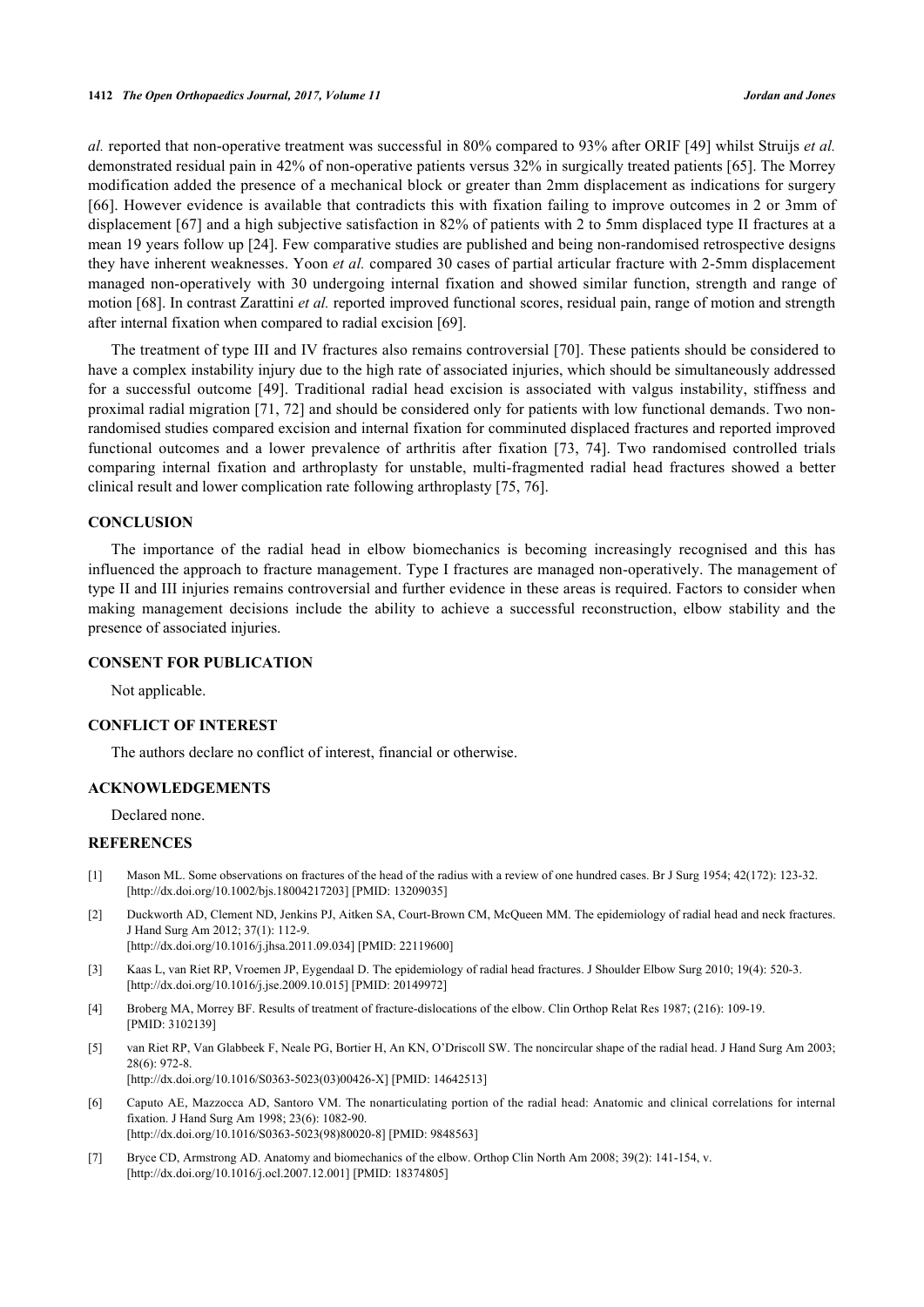[PMID: [2009657\]](http://www.ncbi.nlm.nih.gov/pubmed/2009657)

<span id="page-8-0"></span>[8] Smith GR, Hotchkiss RN. Radial head and neck fractures: Anatomic guidelines for proper placement of internal fixation. J Shoulder Elbow Surg 1996; 5(2 Pt 1): 113-7. [\[http://dx.doi.org/10.1016/S1058-2746\(96\)80005-X\]](http://dx.doi.org/10.1016/S1058-2746(96)80005-X) [PMID: [8742874](http://www.ncbi.nlm.nih.gov/pubmed/8742874)]

<span id="page-8-1"></span>[9] Giannicola G, Manauzzi E, Sacchetti FM, *et al.* Anatomical variations of the proximal radius and their effects on osteosynthesis. J Hand Surg Am 2012; 37(5): 1015-23. [\[http://dx.doi.org/10.1016/j.jhsa.2012.02.005\]](http://dx.doi.org/10.1016/j.jhsa.2012.02.005) [PMID: [22459655](http://www.ncbi.nlm.nih.gov/pubmed/22459655)]

- <span id="page-8-2"></span>[10] Yamaguchi K, Sweet FA, Bindra R, Morrey BF, Gelberman RH. The extraosseous and intraosseous arterial anatomy of the adult elbow. J Bone Joint Surg Am 1997; 79(11): 1653-62. [\[http://dx.doi.org/10.2106/00004623-199711000-00007](http://dx.doi.org/10.2106/00004623-199711000-00007)] [PMID: [9384425\]](http://www.ncbi.nlm.nih.gov/pubmed/9384425)
- <span id="page-8-3"></span>[11] Morrey BF, An KN. Articular and ligamentous contributions to the stability of the elbow joint. Am J Sports Med 1983; 11(5): 315-9. [\[http://dx.doi.org/10.1177/036354658301100506\]](http://dx.doi.org/10.1177/036354658301100506) [PMID: [6638246](http://www.ncbi.nlm.nih.gov/pubmed/6638246)]
- <span id="page-8-18"></span>[12] Sellman DC, Seitz WH Jr, Postak PD, Greenwald AS. Reconstructive strategies for radioulnar dissociation: A biomechanical study. J Orthop Trauma 1995; 9(6): 516-22. [\[http://dx.doi.org/10.1097/00005131-199509060-00010](http://dx.doi.org/10.1097/00005131-199509060-00010)] [PMID: [8592266\]](http://www.ncbi.nlm.nih.gov/pubmed/8592266)
- <span id="page-8-4"></span>[13] Morrey BF, Tanaka S, An KN. Valgus stability of the elbow. A definition of primary and secondary constraints. Clin Orthop Relat Res 1991; (265): 187-95.
- <span id="page-8-5"></span>[14] Beingessner DM, Dunning CE, Gordon KD, Johnson JA, King GJ. The effect of radial head excision and arthroplasty on elbow kinematics and stability. J Bone Joint Surg Am 2004; 86-A(8): 1730-9. [\[http://dx.doi.org/10.2106/00004623-200408000-00018](http://dx.doi.org/10.2106/00004623-200408000-00018)] [PMID: [15292422\]](http://www.ncbi.nlm.nih.gov/pubmed/15292422)
- <span id="page-8-19"></span>[15] King GJ, Patterson SD. Metallic radial head arthroplasty. Tech Hand Up Extrem Surg 2001; 5(4): 196-203. [\[http://dx.doi.org/10.1097/00130911-200112000-00003](http://dx.doi.org/10.1097/00130911-200112000-00003)] [PMID: [16520582\]](http://www.ncbi.nlm.nih.gov/pubmed/16520582)
- <span id="page-8-6"></span>[16] Pomianowski S, Morrey BF, Neale PG, Park MJ, O'Driscoll SW, An KN. Contribution of monoblock and bipolar radial head prostheses to valgus stability of the elbow. J Bone Joint Surg Am 2001; 83-A(12): 1829-34. [\[http://dx.doi.org/10.2106/00004623-200112000-00010](http://dx.doi.org/10.2106/00004623-200112000-00010)] [PMID: [11741062\]](http://www.ncbi.nlm.nih.gov/pubmed/11741062)
- <span id="page-8-7"></span>[17] Schneeberger AG, Sadowski MM, Jacob HA. Coronoid process and radial head as posterolateral rotatory stabilizers of the elbow. J Bone Joint Surg Am 2004; 86-A(5): 975-82. [\[http://dx.doi.org/10.2106/00004623-200405000-00013](http://dx.doi.org/10.2106/00004623-200405000-00013)] [PMID: [15118040\]](http://www.ncbi.nlm.nih.gov/pubmed/15118040)
- <span id="page-8-8"></span>[18] Shepard MF, Markolf KL, Dunbar AM. Effects of radial head excision and distal radial shortening on load-sharing in cadaver forearms. J Bone Joint Surg Am 2001; 83-A(1): 92-100. [\[http://dx.doi.org/10.2106/00004623-200101000-00013](http://dx.doi.org/10.2106/00004623-200101000-00013)] [PMID: [11205864\]](http://www.ncbi.nlm.nih.gov/pubmed/11205864)
- <span id="page-8-9"></span>[19] Ruchelsman DE, Christoforou D, Jupiter JB. Current Concepts Review: Fracture of the radial head and neck. J Bone Joint Surg Am 2013; 95: 469-78. [\[http://dx.doi.org/10.2106/JBJS.J.01989\]](http://dx.doi.org/10.2106/JBJS.J.01989) [PMID: [23467871](http://www.ncbi.nlm.nih.gov/pubmed/23467871)]
- <span id="page-8-10"></span>[20] van Riet RP, Morrey BF. Documentation of associated injuries occurring with radial head fracture. Clin Orthop Relat Res 2008; 466(1): 130-4. [\[http://dx.doi.org/10.1007/s11999-007-0064-8\]](http://dx.doi.org/10.1007/s11999-007-0064-8) [PMID: [18196384](http://www.ncbi.nlm.nih.gov/pubmed/18196384)]
- <span id="page-8-11"></span>[21] O'Driscoll SW, Jupiter JB, King GJ, Hotchkiss RN, Morrey NF. The unstable elbow. J Bone Joint Surg 2000; 82: 724-32. [\[http://dx.doi.org/10.2106/00004623-200005000-00013](http://dx.doi.org/10.2106/00004623-200005000-00013)]
- <span id="page-8-12"></span>[22] Guitton TG, Ring D. Interobserver reliability of radial head fracture classification: Two-dimensional compared with three-dimensional CT. J Bone Joint Surg Am 2011; 93(21): 2015-21. [\[http://dx.doi.org/10.2106/JBJS.J.00711\]](http://dx.doi.org/10.2106/JBJS.J.00711) [PMID: [22048097](http://www.ncbi.nlm.nih.gov/pubmed/22048097)]
- <span id="page-8-13"></span>[23] Kaas L, van Riet RP, Turkenburg JL, Vroemen JP, van Dijk CN, Eygendaal D. Magnetic resonance imaging in radial head fractures: Most associated injuries are not clinically relevant. J Shoulder Elbow Surg 2011; 20(8): 1282-8. [\[http://dx.doi.org/10.1016/j.jse.2011.06.011\]](http://dx.doi.org/10.1016/j.jse.2011.06.011) [PMID: [21924926](http://www.ncbi.nlm.nih.gov/pubmed/21924926)]
- <span id="page-8-14"></span>[24] Akesson T, Herbertsson P, Josefsson PO, Hasserius R, Besjakov J, Karlsson MK. Primary nonoperative treatment of moderately displaced two-part fractures of the radial head. J Bone Joint Surg Am 2006; 88(9): 1909-14. [PMID: [16951104\]](http://www.ncbi.nlm.nih.gov/pubmed/16951104)
- <span id="page-8-15"></span>[25] Duckworth AD, Clement ND, Jenkins PJ, Will EM, Court-Brown CM, McQueen MM. Socioeconomic deprivation predicts outcome following radial head and neck fractures. Injury 2012; 43(7): 1102-6. [\[http://dx.doi.org/10.1016/j.injury.2012.02.017](http://dx.doi.org/10.1016/j.injury.2012.02.017)] [PMID: [22440531\]](http://www.ncbi.nlm.nih.gov/pubmed/22440531)
- <span id="page-8-16"></span>[26] Paschos NK, Mitsionis GI, Vasiliadis HS, Georgoulis AD. Comparison of early mobilization protocols in radial head fractures. J Orthop Trauma 2013; 27(3): 134-9. [\[http://dx.doi.org/10.1097/BOT.0b013e31825cf765\]](http://dx.doi.org/10.1097/BOT.0b013e31825cf765) [PMID: [22576643](http://www.ncbi.nlm.nih.gov/pubmed/22576643)]
- <span id="page-8-17"></span>[27] Ditsios KT, Stavridis SI, Christodoulou AG. The effect of haematoma aspiration on intra-articular pressure and pain relief following Mason I radial head fractures. Injury 2011; 42(4): 362-5. [\[http://dx.doi.org/10.1016/j.injury.2010.09.003](http://dx.doi.org/10.1016/j.injury.2010.09.003)] [PMID: [20932520\]](http://www.ncbi.nlm.nih.gov/pubmed/20932520)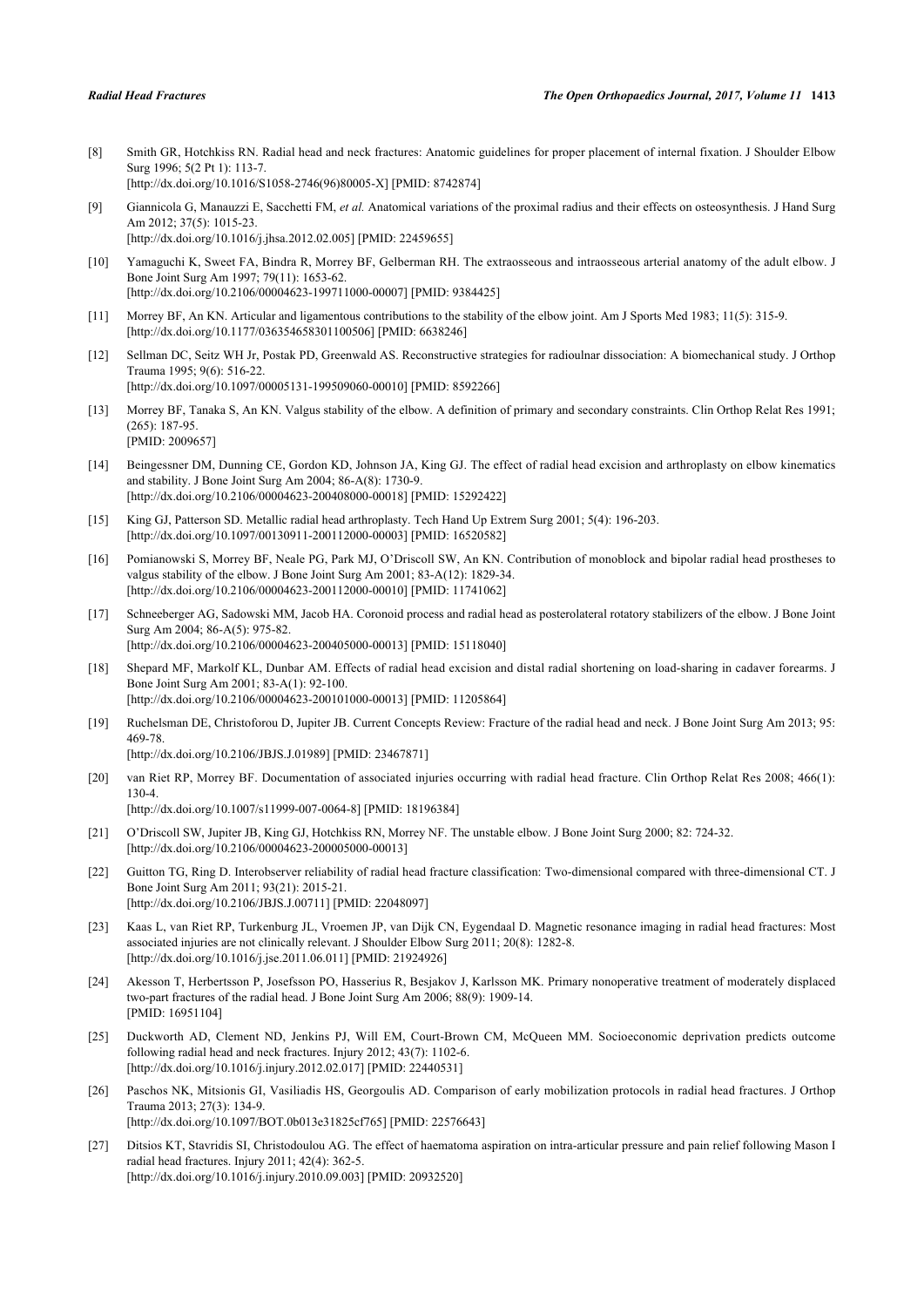- <span id="page-9-0"></span>[28] Ring D. Displaced, unstable fractures of the radial head: fixation vs. replacement--what is the evidence? Injury 2008; 39(12): 1329-37. [\[http://dx.doi.org/10.1016/j.injury.2008.04.011](http://dx.doi.org/10.1016/j.injury.2008.04.011)] [PMID: [18703190\]](http://www.ncbi.nlm.nih.gov/pubmed/18703190)
- <span id="page-9-1"></span>[29] Kocher T. Textbook of operative surgery. 3rd ed. London: Adams and Charles Black 1911.
- <span id="page-9-2"></span>[30] Kaplan EB. The etiology and treatment of epicondylitis. Bull Hosp Jt Dis 1968; 29(1): 77-83. [PMID: [5685146\]](http://www.ncbi.nlm.nih.gov/pubmed/5685146)
- <span id="page-9-3"></span>[31] Tornetta P III, Hochwald N, Bono C, Grossman M. Anatomy of the posterior interosseous nerve in relation to fixation of the radial head. Clin Orthop Relat Res 1997; (345): 215-8. [PMID: [9418643\]](http://www.ncbi.nlm.nih.gov/pubmed/9418643)
- <span id="page-9-4"></span>[32] Iftimie PP, Calmet Garcia J, de Loyola Garcia Forcada I, Gonzalez Pedrouzo JE, Giné Gomà J. Resection arthroplasty for radial head fractures: Long-term follow-up. J Shoulder Elbow Surg 2011; 20(1): 45-50. [\[http://dx.doi.org/10.1016/j.jse.2010.09.005\]](http://dx.doi.org/10.1016/j.jse.2010.09.005) [PMID: [21134664](http://www.ncbi.nlm.nih.gov/pubmed/21134664)]
- <span id="page-9-5"></span>[33] Charalambous CP, Stanley JK, Mills SP, *et al.* Comminuted radial head fractures: aspects of current management. J Shoulder Elbow Surg 2011; 20(6): 996-1007. [\[http://dx.doi.org/10.1016/j.jse.2011.02.013\]](http://dx.doi.org/10.1016/j.jse.2011.02.013) [PMID: [21600788](http://www.ncbi.nlm.nih.gov/pubmed/21600788)]
- <span id="page-9-6"></span>[34] Antuña SA, Sánchez-Márquez JM, Barco R. Long-term results of radial head resection following isolated radial head fractures in patients younger than forty years old. J Bone Joint Surg Am 2010; 92(3): 558-66. [\[http://dx.doi.org/10.2106/JBJS.I.00332](http://dx.doi.org/10.2106/JBJS.I.00332)] [PMID: [20194313](http://www.ncbi.nlm.nih.gov/pubmed/20194313)]
- <span id="page-9-7"></span>[35] Jensen SL, Olsen BS, Søjbjerg JO. Elbow joint kinematics after excision of the radial head. J Shoulder Elbow Surg 1999; 8(3): 238-41. [\[http://dx.doi.org/10.1016/S1058-2746\(99\)90135-0\]](http://dx.doi.org/10.1016/S1058-2746(99)90135-0) [PMID: [10389079](http://www.ncbi.nlm.nih.gov/pubmed/10389079)]
- <span id="page-9-8"></span>[36] Jensen SL, Deutch SR, Olsen BS, Søjbjerg JO, Sneppen O. Laxity of the elbow after experimental excision of the radial head and division of the medial collateral ligament. Efficacy of ligament repair and radial head prosthetic replacement: A cadaver study. J Bone Joint Surg Br 2003; 85(7): 1006-10. [\[http://dx.doi.org/10.1302/0301-620X.85B7.14405\]](http://dx.doi.org/10.1302/0301-620X.85B7.14405) [PMID: [14516036](http://www.ncbi.nlm.nih.gov/pubmed/14516036)]
- <span id="page-9-9"></span>[37] Beingessner DM, Dunning CE, Gordon KD, Johnson JA, King GJ. The effect of radial head fracture size on elbow kinematics and stability. J Orthop Res 2005; 23(1): 210-7. [\[http://dx.doi.org/10.1016/j.orthres.2004.06.001](http://dx.doi.org/10.1016/j.orthres.2004.06.001)] [PMID: [15607895\]](http://www.ncbi.nlm.nih.gov/pubmed/15607895)
- <span id="page-9-10"></span>[38] King GJ, Evans DC, Kellam JF. Open reduction and internal fixation of radial head fractures. J Orthop Trauma 1991; 5(1): 21-8. [\[http://dx.doi.org/10.1097/00005131-199103000-00004](http://dx.doi.org/10.1097/00005131-199103000-00004)] [PMID: [2023039\]](http://www.ncbi.nlm.nih.gov/pubmed/2023039)
- <span id="page-9-11"></span>[39] Esser RD, Davis S, Taavao T. Fractures of the radial head treated by internal fixation: Late results in 26 cases. J Orthop Trauma 1995; 9(4): 318-23.

[\[http://dx.doi.org/10.1097/00005131-199509040-00008](http://dx.doi.org/10.1097/00005131-199509040-00008)] [PMID: [7562154\]](http://www.ncbi.nlm.nih.gov/pubmed/7562154)

<span id="page-9-12"></span>[40] Ring D, Quintero J, Jupiter JB. Open reduction and internal fixation of fractures of the radial head. J Bone Joint Surg Am 2002; 84-A(10): 1811-5.

[\[http://dx.doi.org/10.2106/00004623-200210000-00011](http://dx.doi.org/10.2106/00004623-200210000-00011)] [PMID: [12377912\]](http://www.ncbi.nlm.nih.gov/pubmed/12377912)

- <span id="page-9-13"></span>[41] Heim U. [Surgical treatment of radial head fracture]. Z Unfallchir Versicherungsmed 1992; 85(1): 3-11. [PMID: [1497970\]](http://www.ncbi.nlm.nih.gov/pubmed/1497970)
- <span id="page-9-14"></span>[42] Koslowsky TC, Mader K, Dargel J, Koebke J, Hellmich M, Pennig D. Reconstruction of a Mason type-III fracture of the radial head using four different fixation techniques. An experimental study. J Bone Joint Surg Br 2007; 89(11): 1545-50. [\[http://dx.doi.org/10.1302/0301-620X.89B11.19433\]](http://dx.doi.org/10.1302/0301-620X.89B11.19433) [PMID: [17998199](http://www.ncbi.nlm.nih.gov/pubmed/17998199)]
- <span id="page-9-15"></span>[43] Vanderwilde RS, Morrey BF, Melberg MW, Vinh TN. Inflammatory arthritis after failure of silicone rubber replacement of the radial head. J Bone Joint Surg Br 1994; 76(1): 78-81. [PMID: [8300687\]](http://www.ncbi.nlm.nih.gov/pubmed/8300687)
- <span id="page-9-16"></span>[44] Carn RM, Medige J, Curtain D, Koenig A. Silicone rubber replacement of the severely fractured radial head. Clin Orthop Relat Res 1986; (209): 259-69. [PMID: [3731608\]](http://www.ncbi.nlm.nih.gov/pubmed/3731608)
- [45] Morrey BF, Askew L, Chao EY. Silastic prosthetic replacement for the radial head. J Bone Joint Surg Am 1981; 63(3): 454-8. [\[http://dx.doi.org/10.2106/00004623-198163030-00021](http://dx.doi.org/10.2106/00004623-198163030-00021)] [PMID: [7204446\]](http://www.ncbi.nlm.nih.gov/pubmed/7204446)
- <span id="page-9-17"></span>[46] King GJ, Zarzour ZD, Rath DA, Dunning CE, Patterson SD, Johnson JA. Metallic radial head arthroplasty improves valgus stability of the elbow. Clin Orthop Relat Res 1999; (368): 114-25. [PMID: [10613159\]](http://www.ncbi.nlm.nih.gov/pubmed/10613159)
- <span id="page-9-18"></span>[47] Bain GI, Ashwood N, Baird R, Unni R. Management of Mason type III radial head fractures with a titanium prosthesis, ligament repair and early mobilization 2005.
- <span id="page-9-19"></span>[48] King GJ, Zarzour ZD, Patterson SD, Johnson JA. An anthropometric study of the radial head: implications in the design of a prosthesis. J Arthroplasty 2001; 16(1): 112-6. [\[http://dx.doi.org/10.1054/arth.2001.16499](http://dx.doi.org/10.1054/arth.2001.16499)] [PMID: [11172280\]](http://www.ncbi.nlm.nih.gov/pubmed/11172280)
- <span id="page-9-20"></span>[49] Kaas L, Struijs PA, Ring D, van Dijk CN, Eygendaal D. Treatment of Mason type II radial head fractures without associated fractures or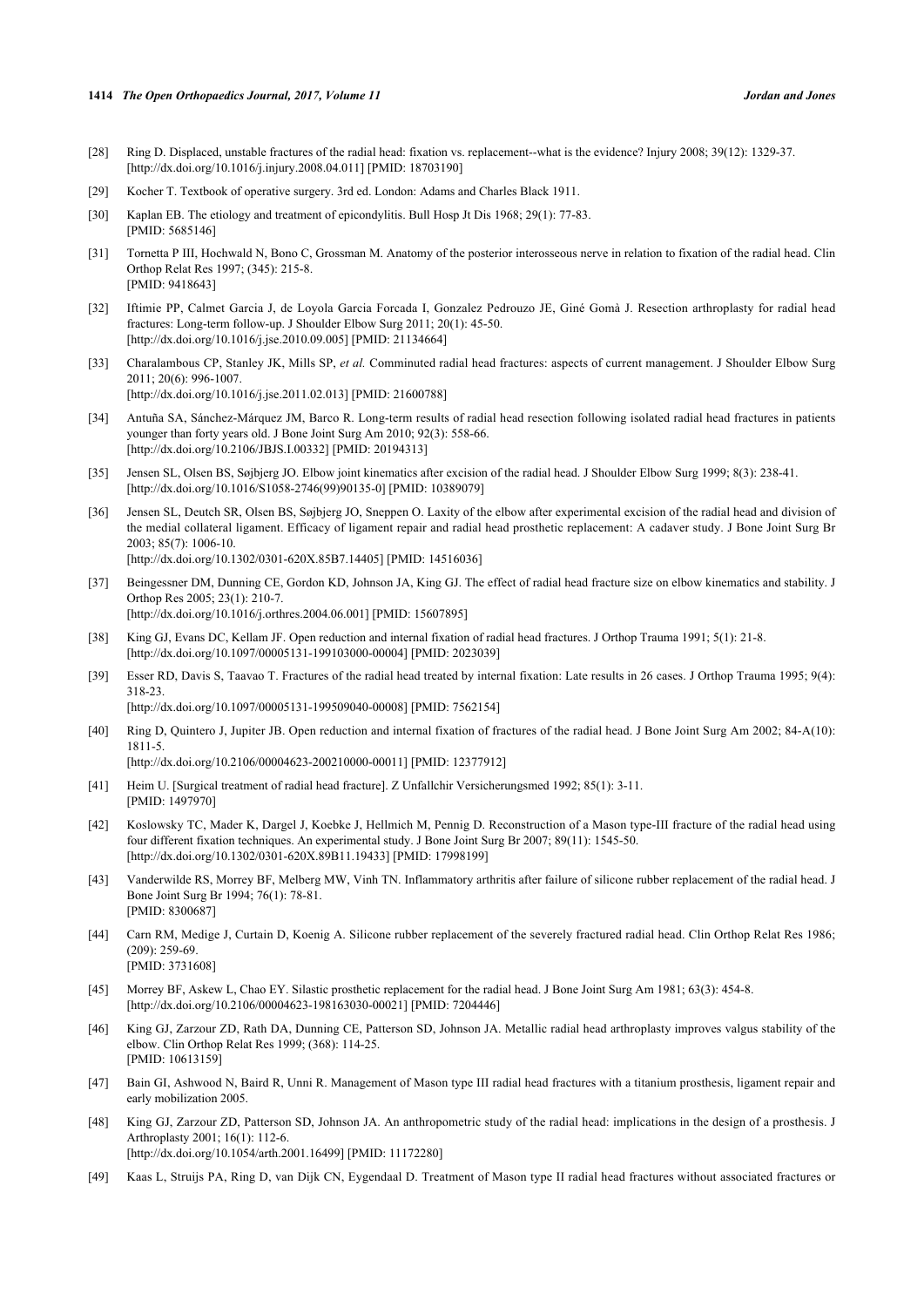elbow dislocation: a systematic review. J Hand Surg Am 2012; 37(7): 1416-21. [\[http://dx.doi.org/10.1016/j.jhsa.2012.03.042\]](http://dx.doi.org/10.1016/j.jhsa.2012.03.042) [PMID: [22622090](http://www.ncbi.nlm.nih.gov/pubmed/22622090)]

- <span id="page-10-0"></span>[50] Moungondo F, El Kazzi W, van Riet R, Feipel V, Rooze M, Schuind F. Radiocapitellar joint contacts after bipolar radial head arthroplasty. J Shoulder Elbow Surg 2010; 19(2): 230-5. [\[http://dx.doi.org/10.1016/j.jse.2009.09.015\]](http://dx.doi.org/10.1016/j.jse.2009.09.015) [PMID: [20036580](http://www.ncbi.nlm.nih.gov/pubmed/20036580)]
- <span id="page-10-1"></span>[51] Hartzler RU, Morrey BF, Steinmann SP, Llusa-Perez M, Sanchez-Sotelo J. Radial head reconstruction in elbow fracture-dislocation: monopolar or bipolar prosthesis? Clin Orthop Relat Res 2014; 472(7): 2144-50. [\[http://dx.doi.org/10.1007/s11999-014-3672-0\]](http://dx.doi.org/10.1007/s11999-014-3672-0) [PMID: [24867446](http://www.ncbi.nlm.nih.gov/pubmed/24867446)]
- <span id="page-10-2"></span>[52] Herald J, O'Driscoll S. Complete dissociation of a bipolar radial head prosthesis: A case report. J Shoulder Elbow Surg 2008; 17(6): e22-3. [\[http://dx.doi.org/10.1016/j.jse.2008.02.020\]](http://dx.doi.org/10.1016/j.jse.2008.02.020) [PMID: [18585933](http://www.ncbi.nlm.nih.gov/pubmed/18585933)]
- <span id="page-10-3"></span>[53] Popovic N, Lemaire R, Georis P, Gillet P. Midterm results with a bipolar radial head prosthesis: radiographic evidence of loosening at the bone-cement interface. J Bone Joint Surg Am 2007; 89(11): 2469-76. [PMID: [17974891\]](http://www.ncbi.nlm.nih.gov/pubmed/17974891)
- <span id="page-10-4"></span>[54] Flinkkilä T, Kaisto T, Sirniö K, Hyvönen P, Leppilahti J. Short- to mid-term results of metallic press-fit radial head arthroplasty in unstable injuries of the elbow. J Bone Joint Surg Br 2012; 94(6): 805-10. [\[http://dx.doi.org/10.1302/0301-620X.94B6.28176\]](http://dx.doi.org/10.1302/0301-620X.94B6.28176) [PMID: [22628596](http://www.ncbi.nlm.nih.gov/pubmed/22628596)]
- <span id="page-10-5"></span>[55] Grewal R, MacDermid JC, Faber KJ, Drosdowech DS, King GJ. Comminuted radial head fractures treated with a modular metallic radial head arthroplasty. Study of outcomes. J Bone Joint Surg Am 2006; 88(10): 2192-200. [PMID: [17015596\]](http://www.ncbi.nlm.nih.gov/pubmed/17015596)
- <span id="page-10-6"></span>[56] Zunkiewicz MR, Clemente JS, Miller MC, Baratz ME, Wysocki RW, Cohen MS. Radial head replacement with a bipolar system: a minimum 2-year follow-up. J Shoulder Elbow Surg 2012; 21(1): 98-104. [\[http://dx.doi.org/10.1016/j.jse.2011.05.012\]](http://dx.doi.org/10.1016/j.jse.2011.05.012) [PMID: [21856178](http://www.ncbi.nlm.nih.gov/pubmed/21856178)]
- <span id="page-10-7"></span>[57] Van Glabbeek F, Van Riet RP, Baumfeld JA, *et al.* Detrimental effects of overstuffing or understuffing with a radial head replacement in the medial collateral-ligament deficient elbow. J Bone Joint Surg Am 2004; 86-A(12): 2629-35. [\[http://dx.doi.org/10.2106/00004623-200412000-00007](http://dx.doi.org/10.2106/00004623-200412000-00007)] [PMID: [15590846\]](http://www.ncbi.nlm.nih.gov/pubmed/15590846)
- [58] Athwal GS, Rouleau DM, MacDermid JC, King GJ. Contralateral elbow radiographs can reliably diagnose radial head implant overlengthening. J Bone Joint Surg Am 2011; 93(14): 1339-46. [\[http://dx.doi.org/10.2106/JBJS.J.01244\]](http://dx.doi.org/10.2106/JBJS.J.01244) [PMID: [21792501](http://www.ncbi.nlm.nih.gov/pubmed/21792501)]
- <span id="page-10-11"></span>[59] Doornberg JN, Parisien R, van Duijn PJ, Ring D. Radial head arthroplasty with a modular metal spacer to treat acute traumatic elbow instability. J Bone Joint Surg Am 2007; 89(5): 1075-80. [PMID: [17473146\]](http://www.ncbi.nlm.nih.gov/pubmed/17473146)
- <span id="page-10-8"></span>[60] Frank SG, Grewal R, Johnson J, Faber KJ, King GJ, Athwal GS. Determination of correct implant size in radial head arthroplasty to avoid overlengthening. J Bone Joint Surg Am 2009; 91(7): 1738-46. [\[http://dx.doi.org/10.2106/JBJS.H.01161\]](http://dx.doi.org/10.2106/JBJS.H.01161) [PMID: [19571097](http://www.ncbi.nlm.nih.gov/pubmed/19571097)]
- <span id="page-10-9"></span>[61] Van Riet RP. Van Glabbeek, de Weerdt W, Oemar J, Bortier H. Validation of the lesser sigmoid notch of the ulna as a reference point for accurate placement of a prosthesis for the head of the radius: a cadaveric study. J Bone Joint Surg Br 2007; 89: 413-9. [\[http://dx.doi.org/10.1302/0301-620X.89B3.18099\]](http://dx.doi.org/10.1302/0301-620X.89B3.18099) [PMID: [17356163](http://www.ncbi.nlm.nih.gov/pubmed/17356163)]
- <span id="page-10-10"></span>[62] Doornberg JN, Linzel DS, Zurakowski D, Ring D. Reference points for radial head prosthesis size. J Hand Surg Am 2006; 31(1): 53-7. [\[http://dx.doi.org/10.1016/j.jhsa.2005.06.012\]](http://dx.doi.org/10.1016/j.jhsa.2005.06.012) [PMID: [16443104](http://www.ncbi.nlm.nih.gov/pubmed/16443104)]
- <span id="page-10-12"></span>[63] Duckworth AD, Wickramasinghe NR, Clement ND, Court-Brown CM, McQueen MM. Radial head replacement for acute complex fractures: what are the rate and risks factors for revision or removal? Clin Orthop Relat Res 2014; 472(7): 2136-43. [\[http://dx.doi.org/10.1007/s11999-014-3516-y\]](http://dx.doi.org/10.1007/s11999-014-3516-y) [PMID: [24549774](http://www.ncbi.nlm.nih.gov/pubmed/24549774)]
- <span id="page-10-13"></span>[64] van Riet RP, Sanchez-Sotelo J, Morrey BF. Failure of metal radial head replacement. J Bone Joint Surg Br 2010; 92(5): 661-7. [\[http://dx.doi.org/10.1302/0301-620X.92B5.23067\]](http://dx.doi.org/10.1302/0301-620X.92B5.23067) [PMID: [20436003](http://www.ncbi.nlm.nih.gov/pubmed/20436003)]
- <span id="page-10-14"></span>[65] Struijs PA, Smit G, Steller EP. Radial head fractures: effectiveness of conservative treatment versus surgical intervention. A systematic review. Arch Orthop Trauma Surg 2007; 127(2): 125-30. [\[http://dx.doi.org/10.1007/s00402-006-0240-4\]](http://dx.doi.org/10.1007/s00402-006-0240-4) [PMID: [17066285](http://www.ncbi.nlm.nih.gov/pubmed/17066285)]
- <span id="page-10-15"></span>[66] Morrey BF. The elbow and its disorders. 3rd ed. Philadelphia: Saunders 2000.
- <span id="page-10-16"></span>[67] Furey MJ, Sheps DM, White NJ, Hildebrand KA. A retrospective cohort study of displaced segmental radial head fractures: is 2 mm of articular displacement an indication for surgery? J Shoulder Elbow Surg 2013; 22(5): 636-41. [\[http://dx.doi.org/10.1016/j.jse.2013.01.019\]](http://dx.doi.org/10.1016/j.jse.2013.01.019) [PMID: [23523074](http://www.ncbi.nlm.nih.gov/pubmed/23523074)]
- <span id="page-10-17"></span>[68] Yoon A, King GJ, Grewal R. Is ORIF superior to nonoperative treatment in isolated displaced partial articular fractures of the radial head? Clin Orthop Relat Res 2014; 472(7): 2105-12. [\[http://dx.doi.org/10.1007/s11999-014-3541-x\]](http://dx.doi.org/10.1007/s11999-014-3541-x) [PMID: [24577616](http://www.ncbi.nlm.nih.gov/pubmed/24577616)]
- <span id="page-10-18"></span>[69] Zarattini G, Galli S, Marchese M, Mascio LD, Pazzaglia UE. The surgical treatment of isolated mason type 2 fractures of the radial head in adults: comparison between radial head resection and open reduction and internal fixation. J Orthop Trauma 2012; 26(4): 229-35. [\[http://dx.doi.org/10.1097/BOT.0b013e318220a227\]](http://dx.doi.org/10.1097/BOT.0b013e318220a227) [PMID: [22048180](http://www.ncbi.nlm.nih.gov/pubmed/22048180)]